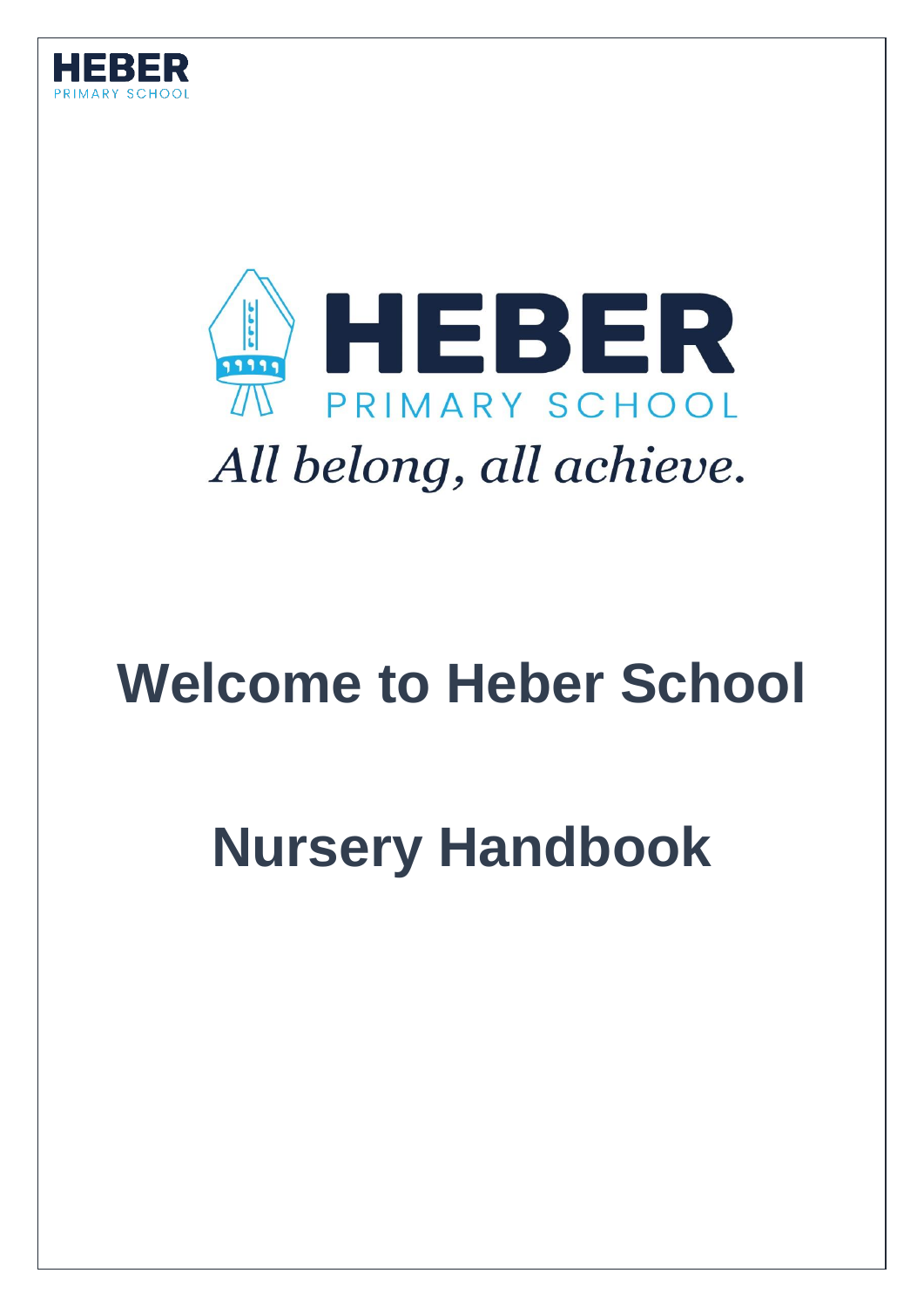

We would like to take this opportunity to thank you for choosing Heber School for your child and to welcome you to the Nursery. The Nursery team consists of a qualified Early Years teacher and two Early Years Educators who understand how young children learn and develop. There is also an Early Years Leader who is a port of call if you have any concerns or queries regarding your child's time in Nursery.

We aim to ensure that all children feel included, secure and valued within the class and the school as a whole. We also aim to provide rich and stimulating experiences, delivering the curriculum in such a way as to enthuse the children whilst meeting their individual needs, and gaining the right balance between adult-directed and child-initiated learning.

At Heber, we want to develop a partnership with you so that your child settles happily into school and makes steady progress in all the areas of learning. We need support to make this happen because each child is unique and therefore the settling in period will vary. Some come into Nursery as though they had been there all their lives, others take longer to settle. This is not a reflection of background or upbringing but reflects the child's personality.

Please do not worry if your child takes a while to settle into their new environment as this is a major step for most children. Our staff have a great deal of experience in these matters and you will find that everyone is very helpful.

In our Foundation Stage we believe that young children learn best by exploring, experiencing and playing. The practioners in the classroom observe and record what the child can do, give them time to practise new skills and respond to the children's needs in their planning. It is the job of the practioners to ensure each child is making progress. We provide a rich learning environment comprising of both adult led and child initiated activities.

We want your child to develop independence and confidence and this booklet is designed to help you understand the school's aims and to support your child in becoming a motivated and successful learner.

#### **The Curriculum**

We plan according to the Early Years Foundation Stage. This is divided into the following seven areas of learning. These consist of three main prime areas and four specific other areas

- Personal, Social and Emotional Development
- Communication and Language
- Physical Development
- Literacy
- Maths
- Understanding of the World
- Expressive Arts and Design

Each area is separated into broad phases of development which lead towards Early Learning Goals by the end of the Reception year. We aim to support your child in reaching a level of development that will prepare them for their Reception year.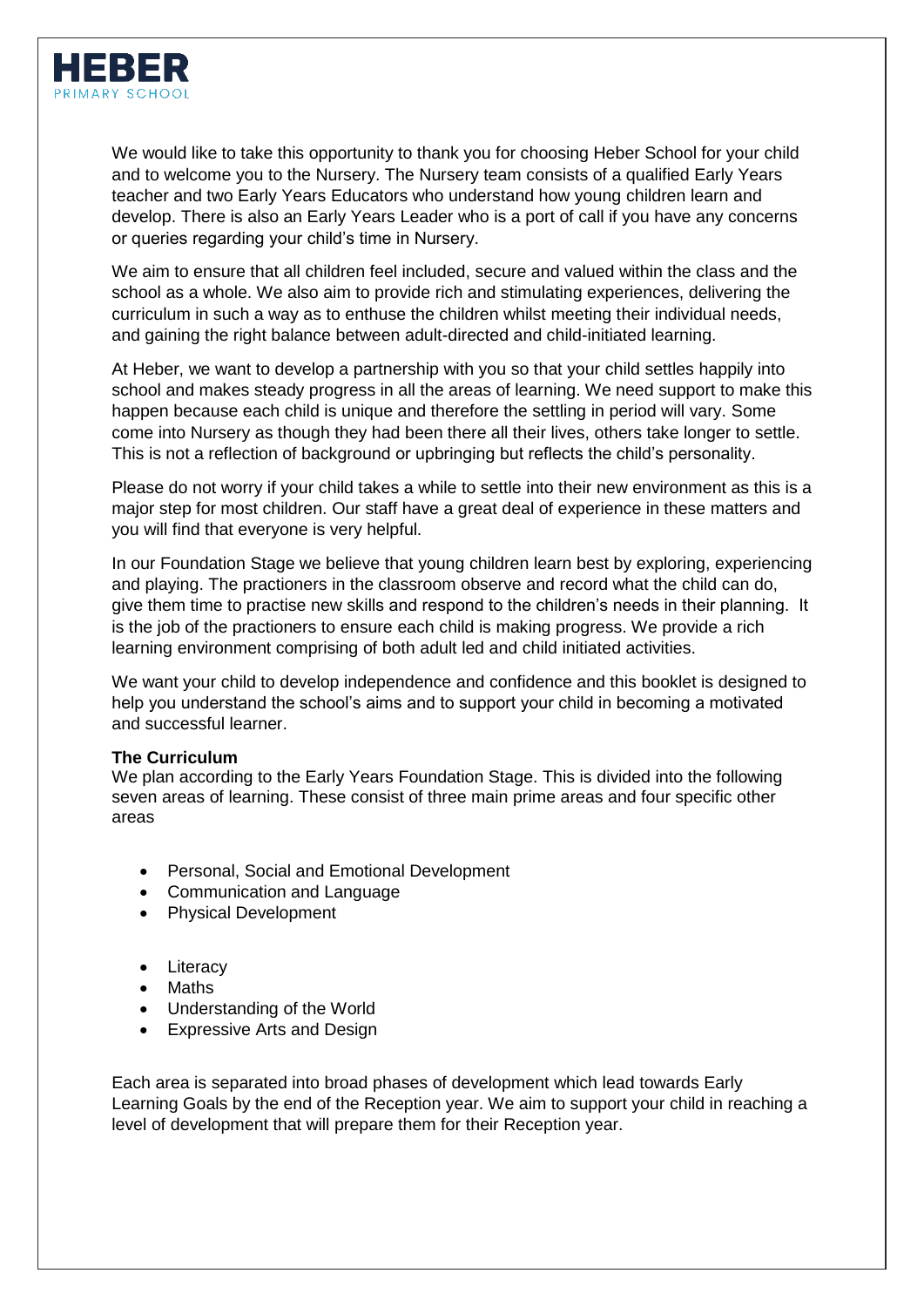

## **Key Worker System**

The key worker is the member of staff who will build the initial relationship with you and your child when he or she starts school and will be able to answer any of your questions. Every key worker has a small group of seven to ten children in her care and keeps a special eye on their well-being and progress day to day. Key worker groups meet together throughout the week for phonics, stories, songs and games.

### **Session Times**

Your child will be allocated either a part time place or full time (2 ½ days a week). The session times are:

- *Mondays – Wednesdays: Mon/Tues 9am – 3.30pm & Wed 9am – 12pm = 2 ½ days*
- *Wednesdays – Fridays: Wed 12.30 – 3.30pm & Thurs/Fri 9am – 3.30pm = 2 ½ days*
- *Full Time: Mon – Fri 9am – 3.30pm*

The Nursery day begins at 9.00am and Nursery children should enter via the Jennings Road Gate. As a school, we stress the importance of punctuality and ask that your child is brought by an adult on time. Your child is to be collected on time by an adult from the Jennings Road Gate. If someone other than the parent/carer is picking up your child, please inform the school office who will notify the class teacher; we will not allow children to leave with another person without authorisation.

*\*Please note, times are subject to change but we will inform you of any changes as soon as possible.*

## **Nursery Fees**

You can now apply for 30 hours' free childcare. To apply, please visit [https://www.gov.uk/government/publications/30-hours-free-childcare-eligibility.](https://www.gov.uk/government/publications/30-hours-free-childcare-eligibility)

If you are not eligible for 30 free hours, you will be required to pay the full time fees. Please refer to your offer letter for costs. Please note that children in full time Nursery will also pay for school dinner on the full time days.

#### **School Dinners**

If your child is attending the Nursery part time  $(2 \frac{1}{2} \text{ days a week})$  your child's school lunch is free. If your child is attending the Nursery full time (5 days a week) there is a cost to each meal. The cost of lunch for full-time children will be confirmed nearer the time.

## **Clothing**

We encourage you to provide your child with the Heber school uniform which is available to buy from the office. The blue sweatshirts and white or blue polo shirts are to be worn with grey trousers, skirts or dresses. Children may wear grey shorts or a blue gingham dress in Summer.

As physical development is an integral part of the Foundation Stage Curriculum, your child will not require a PE kit to change into for discrete PE lessons.

Please ensure that all items of your child's clothing including hats, gloves etc., and especially jumpers are labelled with their name. We recommend using a permanent pen or sewing in name labels. Your child will be provided with a labelled peg on which to hang their clothes. We do not take any responsibility for lost items. Lost property is kept in the office.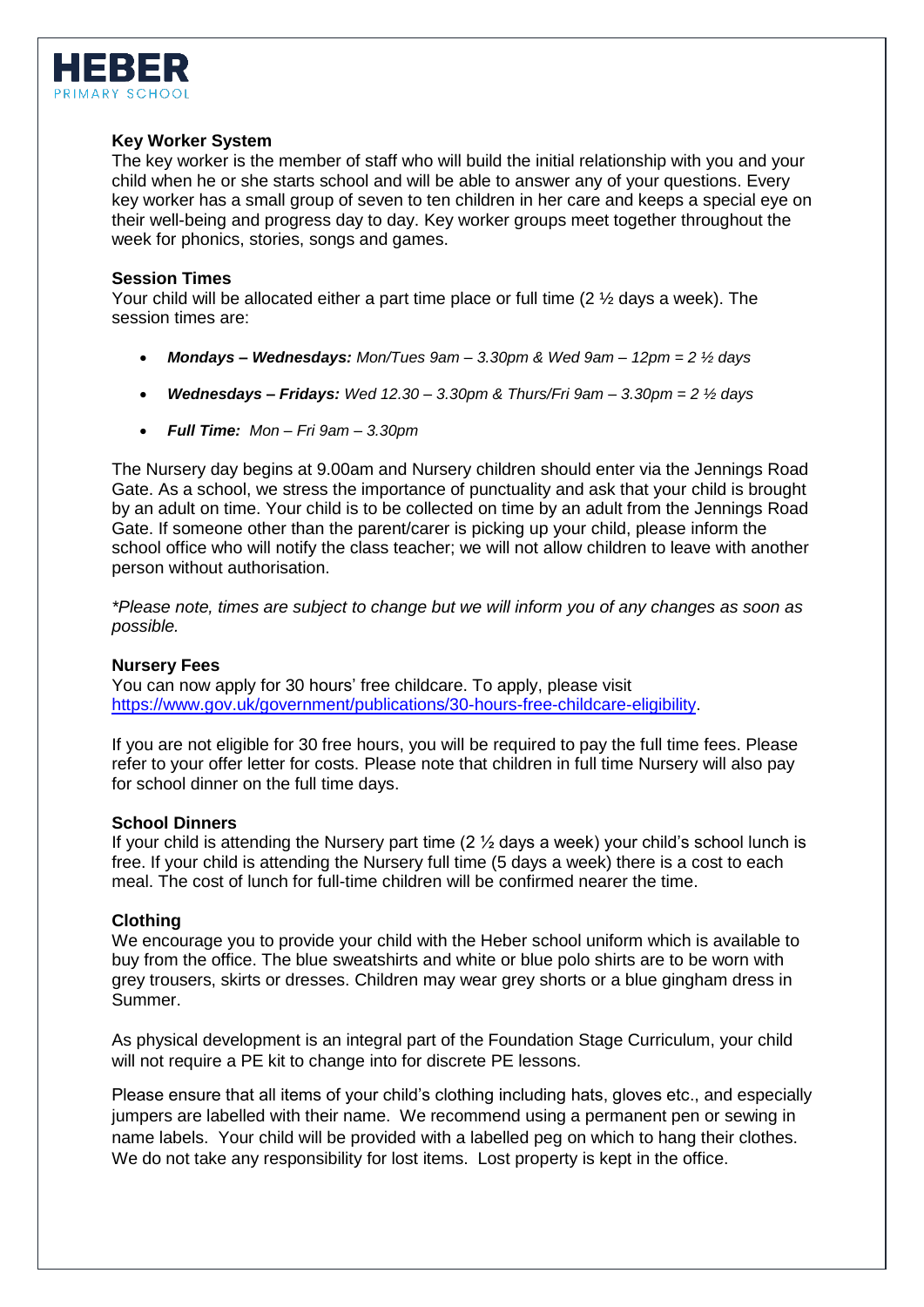

## **Outdoor Learning Sessions**

Once a week the children will attend an outdoor learning session at the Alleyns woods. This is an excellent opportunity for the children to develop their social development, investigation and problem-solving skills. The children will be taught about how to explore nature safely and learn about the natural world.

Your child will need:

- Raincoat/old coat
- Old clothes e.g. trousers, t-shirt, jumper
- Appropriate shoes e.g. wellies, trainers
- Appropriate hats for different seasons

#### **Outdoor Area**

Children will have the opportunity every day to access the curriculum in our designated Reception outdoor area. We ask that they bring appropriate outdoor clothing, particularly in cold or wet weather. In summer, please ensure they are wearing sunscreen and bring a hat.

#### **Phonics**

At Heber we follow the Letters and Sounds programme alongside the actions of Jolly Phonics. In Nursery we focus a lot on Phase 1 of Letters and Sounds. To have an embedded knowledge of phonics the children need to be confident in distinguishing what sound is, the different types of sounds, but also rhyme. Al of these skills will support your child when they are introduced to the sounds letters make.

This is why singing nursery rhymes, songs and reading books is paramount to your child's development. These not only help their phonic knowledge but their language development also.

#### **Food and Drink**

Children are able to access fruit and water throughout the day. A personal water bottle can be brought in and put on the snack table.

#### **Cooking Fund**

We ask parents for a contribution of £6 per child each term to help buy the food and ingredients for our cooking activities.

#### **Medication**

If your child has been prescribed ongoing medication such as an inhaler or medication for an allergy, a care plan must be completed with the school nurse. This medication will be kept in the school office. We do not administer any other medication within the school.

#### **Toys and Money**

Unless otherwise informed, children are not allowed to bring toys or money into school. We have plenty of things to keep them busy during the day so there is no need, and we do not want to run the risk of them getting lost or broken so let's keep them for reward times. If your child has something of interest to show the class, especially if it relates to the current topic then they may bring it in. Please label the item with your child's name and ensure they give it to the teacher in the morning.

## **Rewards and Sanctions**

In order to have a happy classroom, we have rules that must be followed so please encourage your child to do so. We have a positive approach towards behaviour